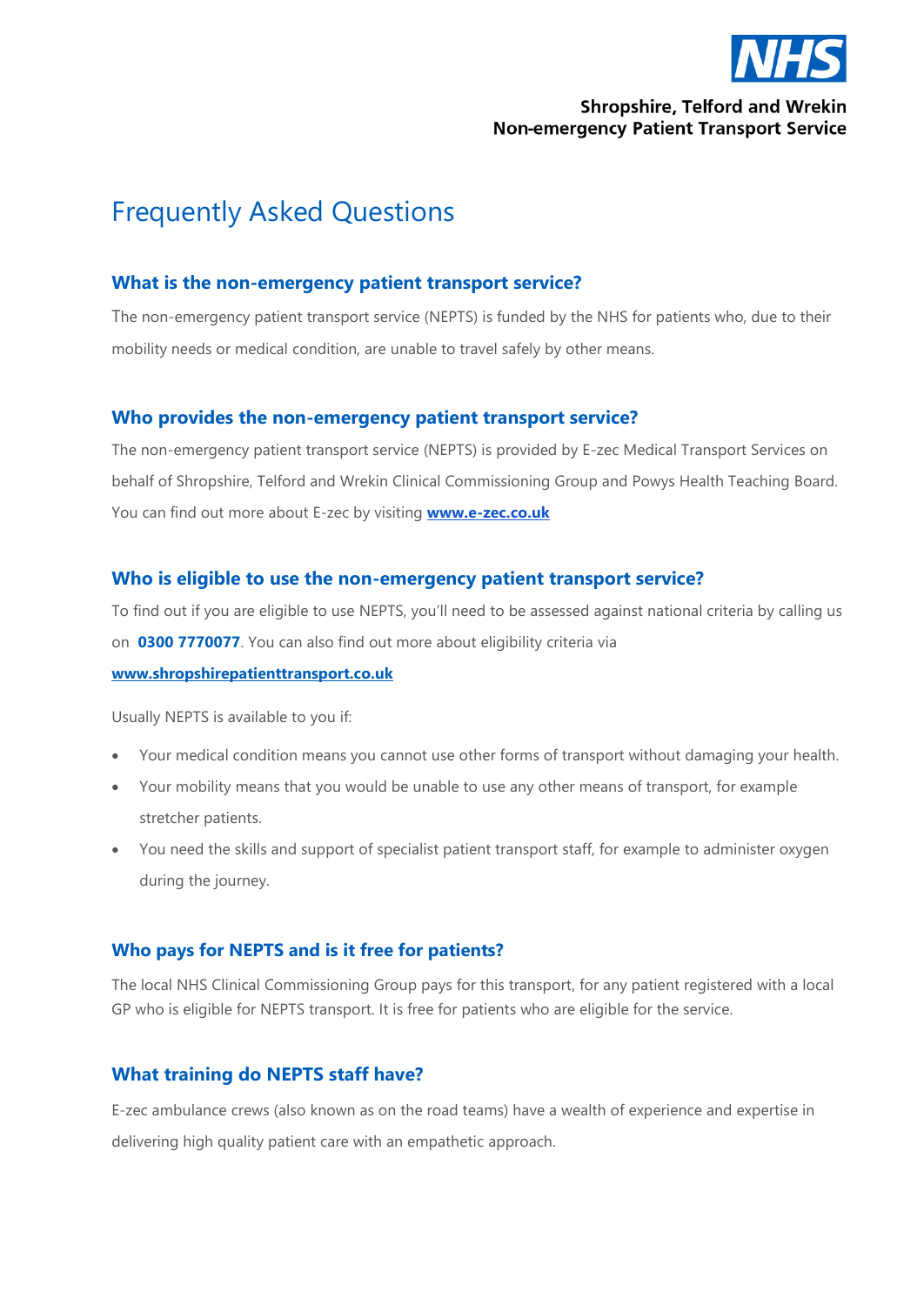Each one of our team has gone through an enhanced Criminal Record Bureau check, are driver assessed and undertake a full accredited in-house [training programme.](https://e-zec.co.uk/careers/training/)

#### **How do I book non-emergency patient transport?**

If you are a patient, or a patient's nominated representative, please call **0300 7770077** Monday to Friday from 8am - 6pm (including public and bank holidays)

If you are a clinician or a healthcare team booking transport for patient discharges or transfers, please use the **[Patient transport online booking](http://www.ptsbookings.co.uk/ptsonline)** service as it is quicker and easier than booking by telephone and it will allow you to track patients and flag them as 'ready' for transport quickly and easily.

First time users of the system will need to contact **[IT Support at E-zec Medical](mailto:it.support@e-zec.co.uk)** to organise a unique username and password. Training can be provided if required.

If you're unable to make patient transport bookings using the online system, please call **0300 777007** available 24 hours a day, 7 days a week, including Public and Bank Holidays.

Please make sure you have all the relevant patient information and **correct mobility code** ready when you contact us.

# **Can patients take their belongings on the transport when being discharged or transferred?**

We ask that patients are discharged or transported with only their essential items and that family or friends have already taken the patient's belongings home for them. Our ambulance crews will only be able to transport luggage and equipment that is essential and can be safely secured during the journey. If family or friends are unable to take a patient's belongings, please book our equipment service to arrange for these items to be collected and transported.

### **What happens after I've booked my transport?**

E-zec will call you to confirm your booking and if you booked directly, you'll also receive confirmation by letter or email.

### **When will I be picked up for my appointment?**

It's not possible to give an exact time, but you will usually be picked up within the two hour window before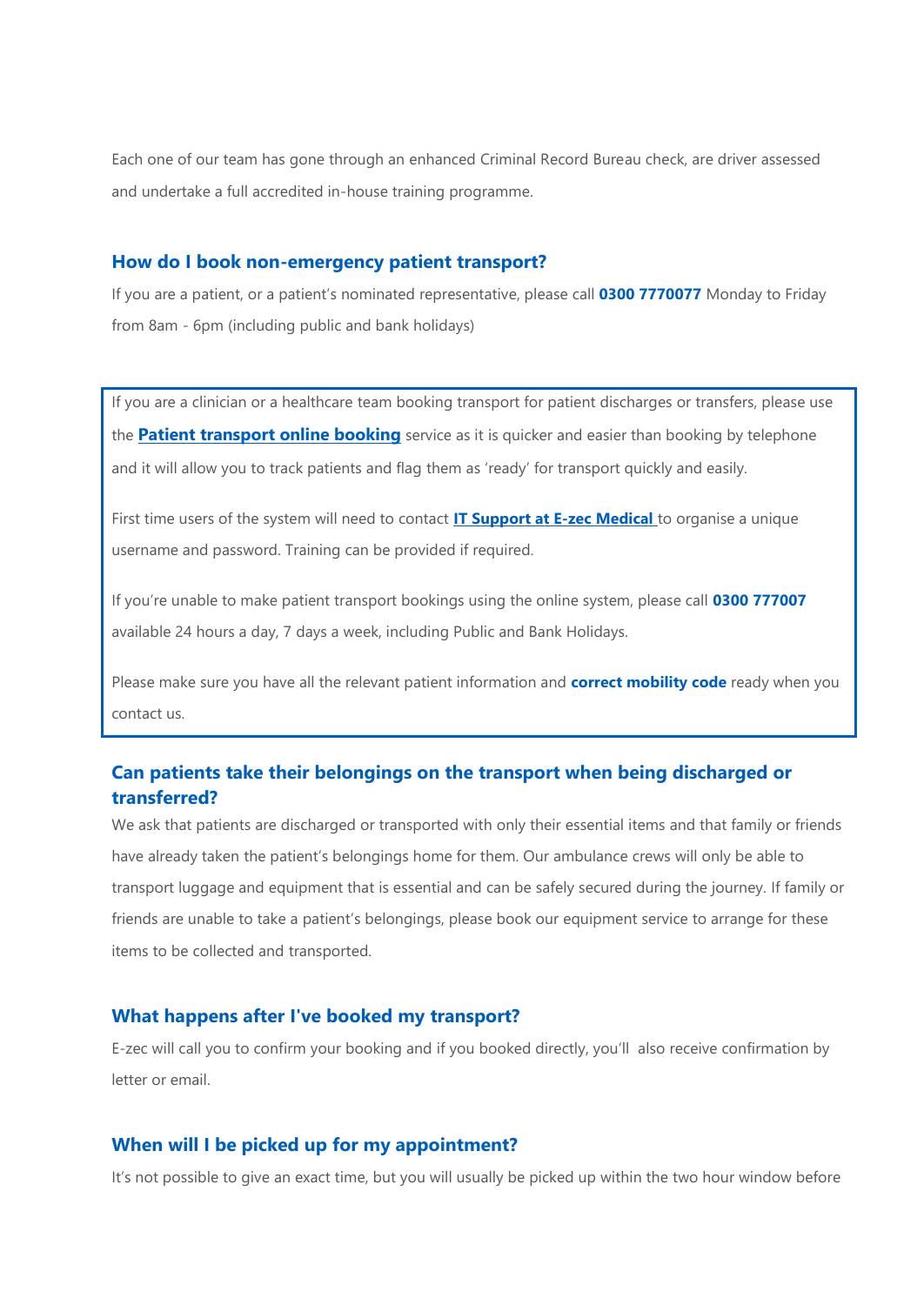your appointment time. This is because we may have to pick up other patients on the way to the hospital or clinic.

#### **What will happen when I arrive at my destination?**

You will arrive outside of the hospital or clinic main entrance. If required, we'll assist you to get to the waiting area, clinic, outpatient department or ward you need for your appointment.

#### **What happens after my appointment has finished?**

Usually, a return journey is included in the transport provided for outpatient and day patient appointments, unless otherwise agreed at the time of booking. When your appointment has finished, please wait in the main reception area of the hospital or clinic, where you've had your appointment, and you'll be collected from there.

### **If I have a follow-up appointment, will I automatically be entitled to NEPTS?**

No. You'll need to be assessed, each time you need to book transport to check that you are still eligible. The exception would include eligible dialysis and oncology patients, who attend recurring appointments frequently and whose circumstances remain the same.

# **What should I do if my appointment changes or I need to cancel my patient**

### **transport?**

If your appointment changes for any reason, or you need to cancel your patient transport booking, it's really important to let us know as soon as you can on **0300 7770077**.

#### **Can I bring someone to travel with me?**

Only in certain circumstances. A family member, friend or carer may only travel with you if you:

- Are under the age of 16 an escort **must** travel with the patient
- Rely on a translator
- Rely on a carer for communication or has significant communication difficulties, including learning difficulties, impaired sight or is hard of hearing
- Have mental health issues which requires a known carer to accompany them
- Have a medical condition that requires constant supervision for safety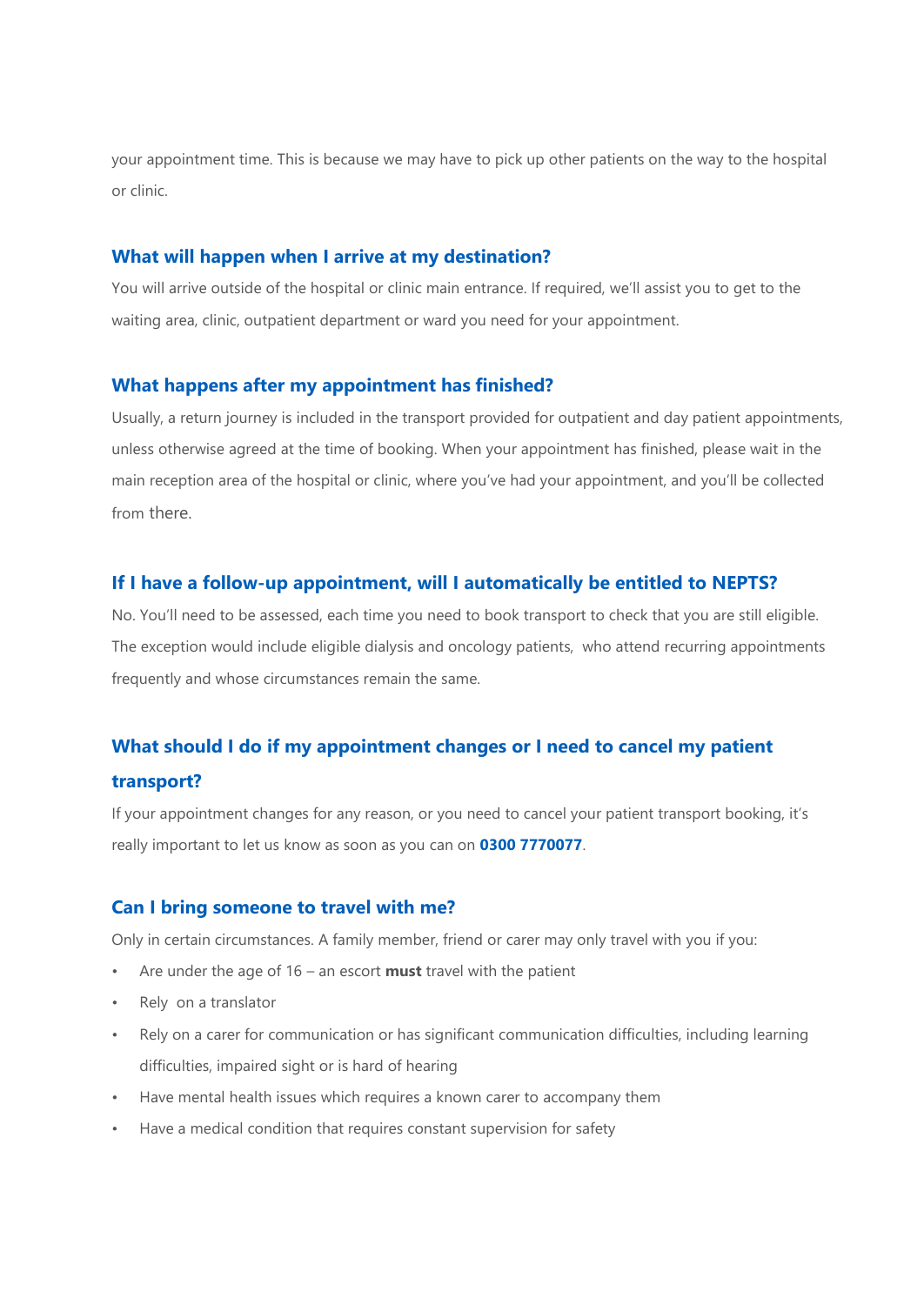Please note mobility needs alone do not necessitate an escort, as the patient's mobility needs will be met by the ambulance crew or hospital staff.

#### **Can I book an all female or all male crew?**

In some circumstances this may be possible. This would need to be agreed and booked with as much advance notice as possible, at least 48 hours ahead. You will also need to provide information to support the request.

#### **What do I do if my patient transport doesn't arrive on time?**

Please contact us on **0300 7770077**. We'll check on the whereabouts of your transport and let you know what's happened.

#### **What happens if I'm not ready when the transport arrives to collect me?**

As there may be other patients being collected on the way, patients are generally asked to be ready to be picked up from their home at least two hours before their appointment time. If you are not ready when the transport arrives, the crew or driver will have to decide how long they can wait without compromising the arrangements for other patients. If they can't wait for you and need to move on to another pick up, there is no guarantee they will be able to return at a later time.

## **What happens if the patient is not ready when the transport arrives to collect them from a ward or clinic ?**

If a patient is not ready for transport when our crew arrives, we can only wait for 10 minutes. This is to ensure other patients are not delayed or left in the ambulance for longer than necessary.

If the crew has to leave without the patient, because they are not ready for transport at the agreed time, a new booking will need to be made by using the online booking system (clinical teams only) or by calling **0300 7770077**.

#### **What are the other transport options?**

If you're not eligible for NEPTS, there are other community programs that may be more suitable. To find out more please visit **[www.shropshirepatienttransport.co.uk](http://www.shropshirepatienttransport.co.uk/)**

We'll also let you know when you call, about some of the alternative services that may be available in your local area for example public transport, local volunteer groups, subsidised local minibus groups or similar.